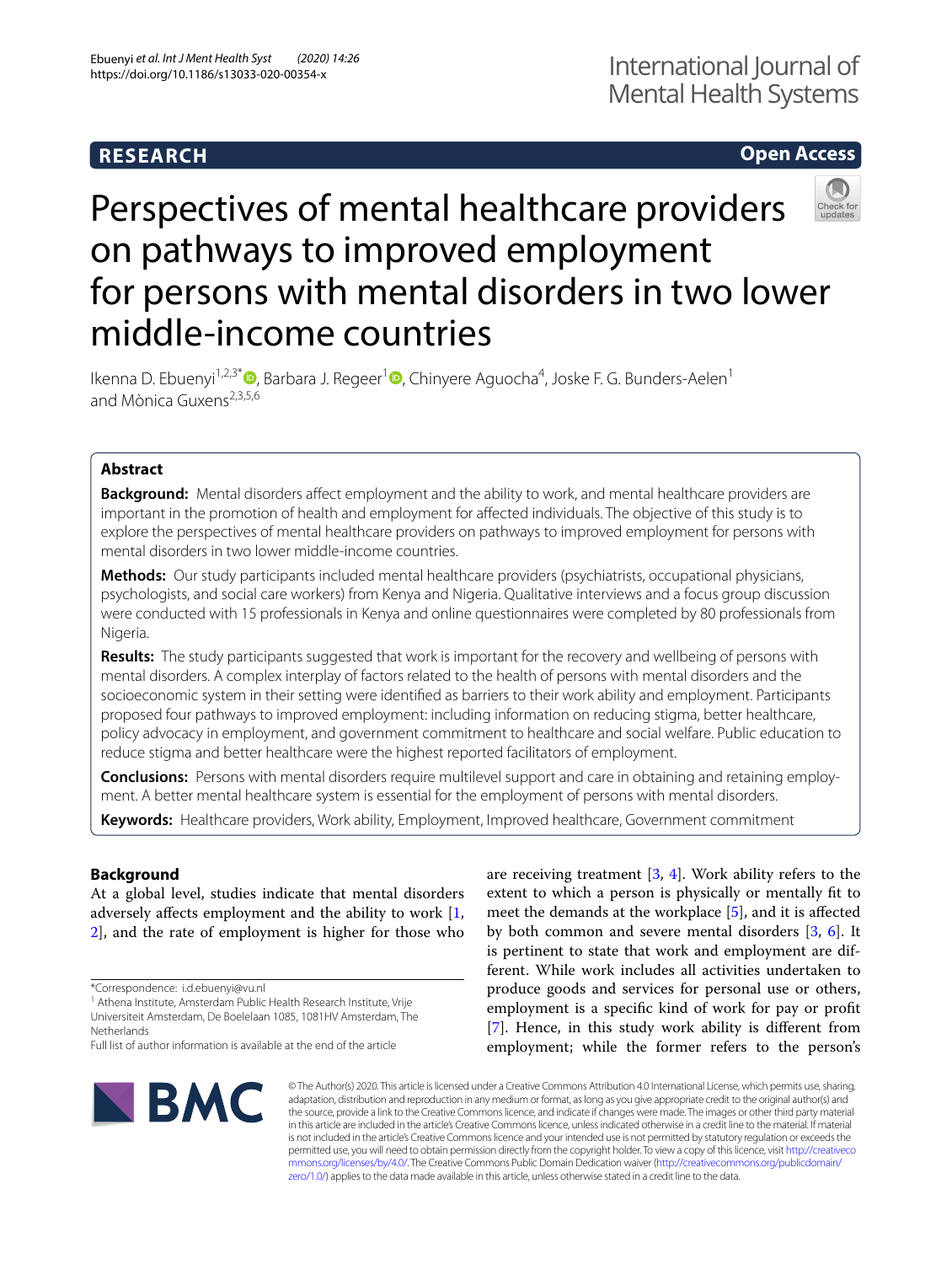ability to work the latter refers working for pay or proft. Health professionals such as psychiatrists and psychologists are important in the promotion of work ability for persons with mental disorders  $[2, 8-10]$  $[2, 8-10]$  $[2, 8-10]$  $[2, 8-10]$ . Their provision of care and support is pivotal to recovery and the ability to work [\[9](#page-11-6), [11\]](#page-11-7). In the work environment, occupational health physicians and therapists also contribute to workers' health and wellbeing by providing advice on mental health care and promotion  $[12–15]$  $[12–15]$  $[12–15]$  $[12–15]$ . A study using the Delphi method by Dekkers-Sánchez and colleagues suggest that occupational physicians and rehabilitations physicians have relevant role in work retention and return to work of employees [[11](#page-11-7)].

Despite the suggestion in some studies that mental illness can lead to impaired social and occupational functioning [[16](#page-11-10)], controversy and challenges remain in the certifcation of disability as it is sometimes keenly contested by society, persons with mental illness, and mental healthcare providers  $[15, 17]$  $[15, 17]$  $[15, 17]$  $[15, 17]$ . In the United States, this has been a subject of several court cases, despite the guidance provided by the Americans with Disabilities Act [[18\]](#page-11-12). In South Africa, persons with mental disorders still face an uphill task in obtaining the disability certifcate they need to obtain social benefts [[15\]](#page-11-9). In Kenya, the process is protracted and difficult  $[19]$ , while in Nigeria, persons with mental illness are not regarded as living with a disability  $[20]$  $[20]$ . These challenges are barriers to mental health interventions in the workplace and integrated rehabilitation services that are essential for the employment of persons with a mental disorders [\[21](#page-11-15), [22\]](#page-11-16).

Health professionals are scarce and this is worse for mental health care [\[23\]](#page-11-17). In high-income countries, persons with mental illness mainly face demand-side barriers to health care [\[24](#page-11-18)]. Conversely, in low-income countries, both demand and supply-side barriers afect access to and the uptake of mental healthcare services  $[25, 26]$  $[25, 26]$  $[25, 26]$  $[25, 26]$  $[25, 26]$ . The 2014 Mental health Atlas Country profiles for Kenya and Nigeria indicated that there were 0.10 and 0.19 psychiatrists per 100,000 population respectively [[27\]](#page-11-21). The funding for mental health care is less than  $1\%$ and 4% of the total health budget in Kenya and Nigeria respectively [\[28](#page-11-22), [29](#page-11-23)]. In addition to the challenges in the health system, studies suggest that health professionals may have a negative attitude towards persons with mental illness [[8,](#page-11-4) [30,](#page-11-24) [31](#page-11-25)], while also having an important part to play in their employment [\[8](#page-11-4), [11,](#page-11-7) [30](#page-11-24)[–32\]](#page-11-26).

Despite the all-important role of mental healthcare providers in supporting the work ability of persons with mental disorders, we are unaware of any study in Africa that has explored the perspectives of mental healthcare providers and occupational physicians on the ability of persons with mental disorders to hold down a job. One study in Nigeria explored the attitude of doctors in general to persons with mental illness [\[8](#page-11-4)]. Our study takes this further by exploring specifcally the perspectives of doctors involved in treating patients with mental disorders to identify pathways to improving their work ability. Improved work ability may lead to higher opportunities of employment. This study aims to explore the perspectives of mental healthcare providers on barriers and pathways to improved work ability and employment for persons with mental disorders in Kenya and Nigeria.

### **Methods**

### **Study design and population**

We set up two studies, one in Kenya and one in Nigeria, with diferent study designs: a qualitative study involving semi-structured interviews and a focus group discussion (FGD) in Kenya (thereafter referred to as Kenya Practitioners Study); and a quantitative study involving online questionnaires in Nigeria (thereafter referred to as Nigerian Practitioners Study). Given the dearth of empirical research on barriers and pathways to improved work ability and employment for persons with mental disorder in Sub Saharan Africa, it was anticipated that combining both studies in one research paper would add value as the qualitative and quantitative fndings may allow for a deeper understanding of the issue in Lower Middle-Income Countries. The Kenya Practitioners Study involved mental health professionals (psychiatrists, psychologists, and social care workers) purposively selected from the Department of Psychiatry at the University of Nairobi Teaching Hospital in Kenya. Fifteen mental health professionals were involved in the interviews  $(n=10)$  and one FGD  $(n=5)$ . The participants were selected based on their professional experience and some of them also worked and provided mental health services at Mathare Referral Hospital, which is the major in-patient public mental health hospital in Kenya. The Nigerian Practitioners Study used an online questionnaire [\[33](#page-11-27)] which was shared with psychiatrists and occupational/community health physicians in Nigeria. The questionnaire was shared through the social media platforms (WhatsApp and Facebook) of the Nigerian Medical Association and National Association of Resident Doctors. A total of 80 participants completed the questionnaire. Kenya and Nigeria are similar in terms of the unmet needs for mental health care (MHGAP) and in this study both settings were used to elicit views on the employability of persons with mental disorders in low-income settings [\[34](#page-11-28)]. This study is exploratory and part of a larger PhD study that sought to understand the barriers to and facilitators of employability for persons with mental disorders [[35\]](#page-11-29).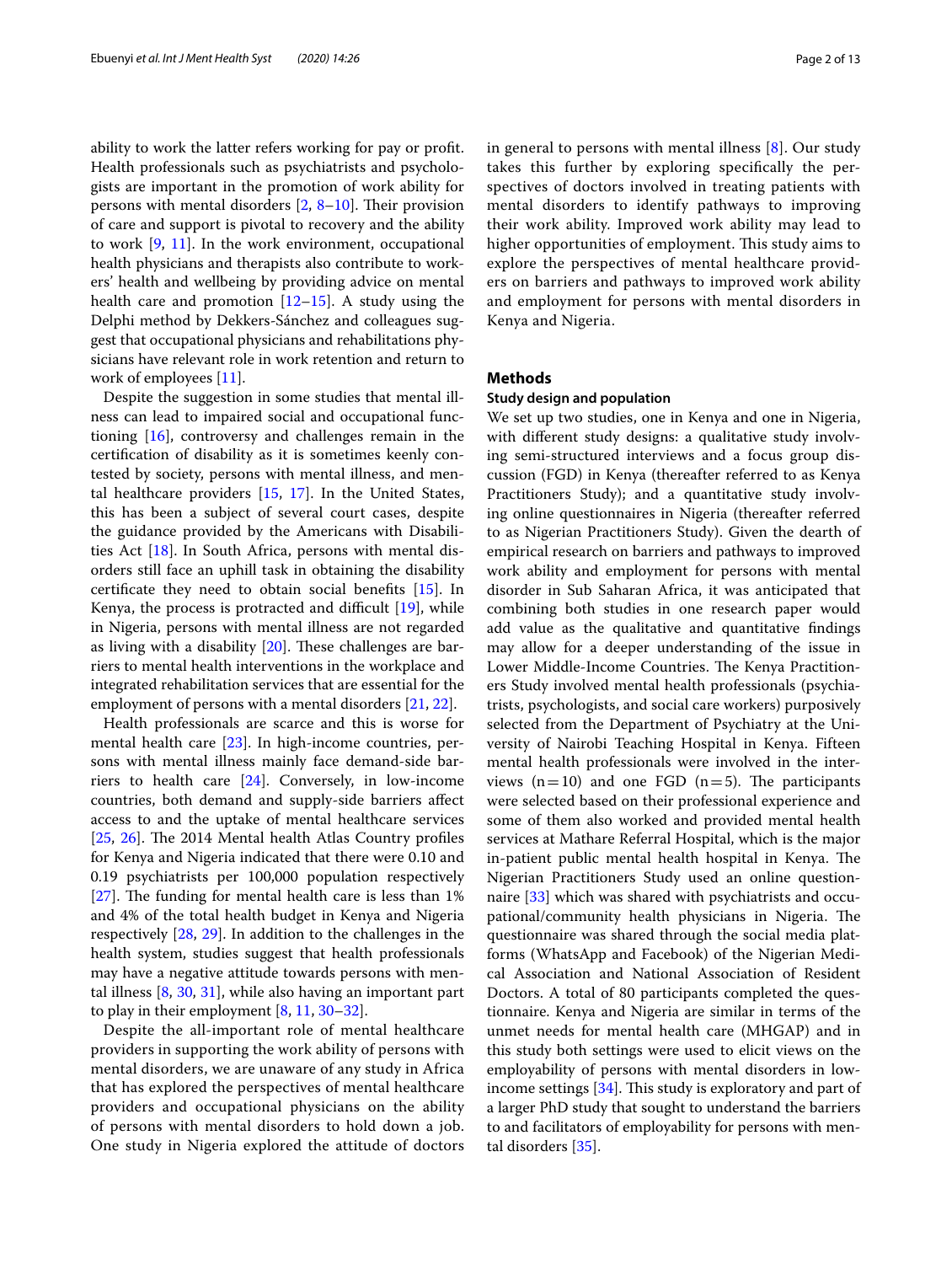### **Data collection**

In the Kenya Practitioners Study, the qualitative data collection involved in-depth interviews which explored: perspectives on the ability to work of persons with mental disorders; perceived barriers to employment of persons with mental disorders; and perceived facilitators of employment for persons with mental disorders. The mental health professionals were encouraged to identify the common characteristics of those of their patients who were employed and what they thought would improve employment opportunities for those who had no job. The interviews lasted between 30 min and an hour and were conducted by the primary author IDE and an intern master's student in public health. One FGD was conducted with fve mental health professionals and was facilitated by IDE. The duration of the Focus Group was of approximately 90 min duration and aimed to validate and enrich the fndings from interviews. When data saturation  $[36]$  $[36]$  was achieved, no further participants were invited for the interviews or FGD. The interviews and FGD were recorded and transcribed verbatim. The participants were provided with study information and their consent was also obtained.

In the Nigeria Practitioners Study, the online questionnaire was researcher-designed using Google Form. It consisted of seven open-ended and 11 closed questions in English. The questions for the qualitative and quantitative data were developed based on a literature review and empirical study by the authors  $[3, 37]$  $[3, 37]$  $[3, 37]$  $[3, 37]$  $[3, 37]$  It explored the perspectives of psychiatrists and occupational/community health physicians on the ability of persons with mental disorders to work and perceived barriers to and facilitators of their employment. The questionnaire also explored the pre-employment assessment of mental illness, accommodation made for persons with mental illness at the workplace, and what employers can do to improve employment for persons with mental disorders. For logistical reasons, we were unable to conduct qualitative interviews with mental health providers in Nigeria. The study information was provided, and informed consent was obtained before participants completed the survey.

In this study, we sought to understand the perspectives of mental health providers on the work ability of persons with both common and severe mental disorders. The interviews, FGDs, and questionnaire sought their opinion on the factors related with work ability, achieving and retaining employment for patients with mental disorders, without focusing on the stage of the disorder (i.e. before, during, or after treatment). Although common and severe mental disorders have diferent implications for both work ability and disability, we set out in our study to include the opinion of the healthcare providers on persons with all forms of mental disorders.

### **Data analysis**

In the Kenya Practitioners Study, the qualitative data was imported into Atlas.ti version 8 and analysed thematically [\[38\]](#page-11-32). Data was independently coded by IDE and CA and discussed with MG, BJR, and JFB. The differences were discussed after which the fnal themes emerged.

In the Nigeria Practitioners Study, the quantitative analysis, descriptive statistics were used to explore the socio-demographic characteristics of the healthcare providers, and their perceived barriers to and facilitators of employment and work ability for persons with mental disorders. The analysis was conducted using IBM SPSS version 23 (IBM, New York).

#### **Results**

### **Kenya Practitioners Study**

*Socio‑demographic characteristics of study participants* Of the 15 participants in the Kenya Practitioners Study,

there were four psychiatrists, nine psychologists, and two social workers.

### *Perspectives on the ability to work of persons with mental disorders*

The mental healthcare providers involved in the interviews and FGD in the Kenya Practitioners Study, stated that they consider mental illness as a source of disability and that persons with mental illness can and should work. In addition, they revealed that in their clinical practice, they routinely encourage them to work when they are clinically stable because they considered it useful for recovery. One study participant stated that *'I do very much try to encourage the patients to try to regain their original levels of functioning and to try as much as possible to maintain their jobs'* (Healthcare provider 4\_Psychiatrist). However, they also stated that not all persons are able to work because of specifc individual challenges. This idea was captured in a statement made by one study participant who declared that '*There are ones I have seen who are employed and others are who are not employed because of diferent reasons.* (Healthcare provider 2\_Psychologist).

### *Perceived barriers to employment of persons with mental disorders*

The healthcare providers in the Kenya Practitioners Study identifed various interrelated barriers to the employment of persons with mental disorders, of which fve major clusters were mental illness, dysfunctional health system, social stigma, socioeconomic status, and lack of government or policy commitment.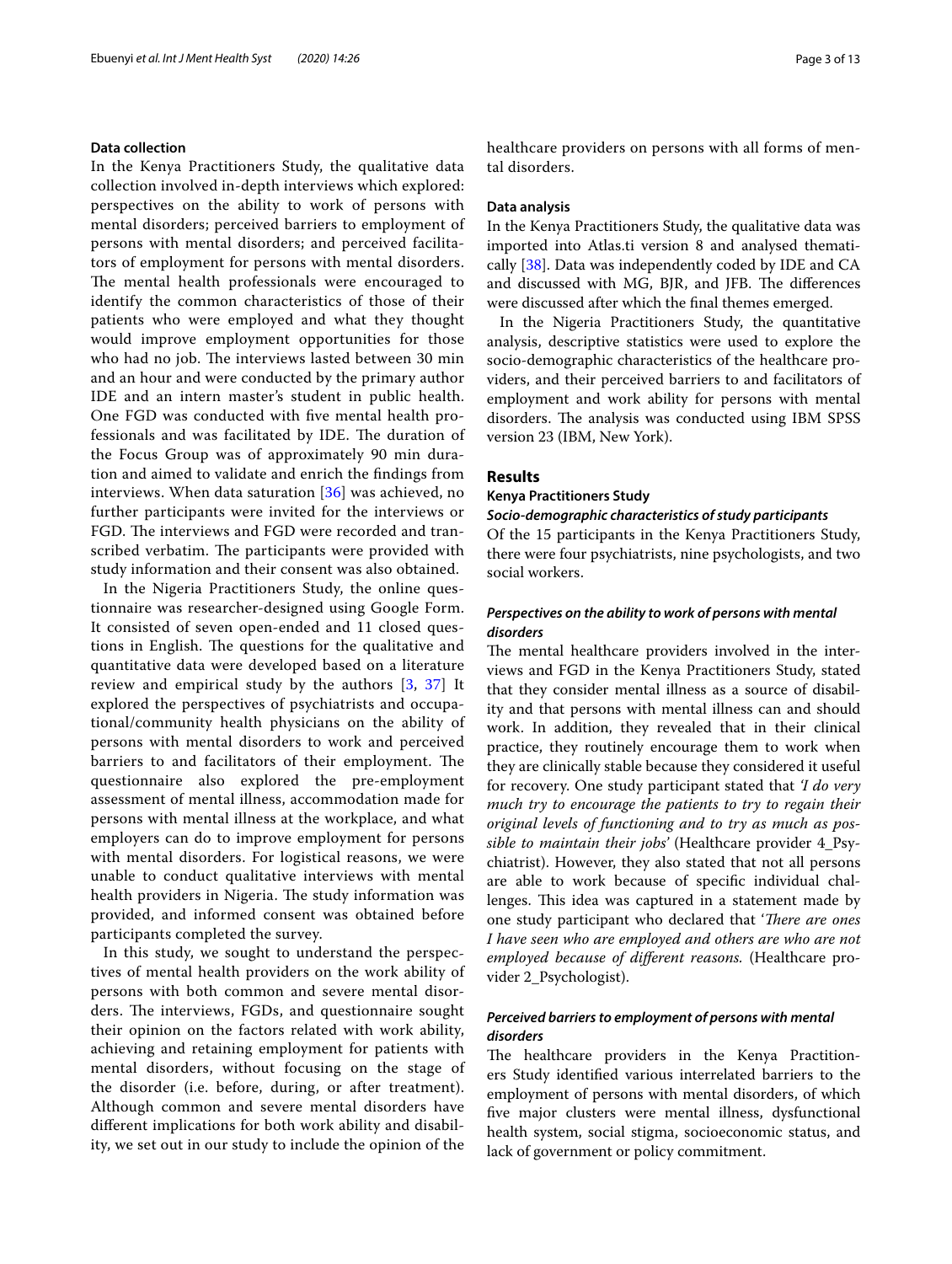*Mental illness* The mental healthcare providers suggested that factors related to the peculiar nature of the mental illness were a major barrier to employment and ability of persons with mental illness to work. Given the recurrent nature of mental illness and its associated impairment in social and occupational functioning, it was seen by respondents to limit the motivation of individuals with mental illness to work. This limitation was also perceived to afect those who were on treatment and suffering the side-effects of psychiatric medication. The illness and the efects of the medication were perceived to be related to the lack of interest or ability to work among persons with mental disorders.

*When you are given some of the drugs you sleep and you cannot function so that one causes another issue of utilizing both mental health facility and looking for employment among people who are mentally sick.* (Health Care Provider 3\_Psychatrist)

It was noted that both the illness and the required treatment were perceived to have the same impact regarding employment. The side-effects of medication were considered to lead to non-compliance, which worsens the efects of the illness and further reduces functionality or work ability.

*Dysfunctional health system* All mental healthcare providers agreed that mental health care is neglected and that the system is sub-optimal, manifested in the paucity of mental healthcare services, unavailable and expensive essential medication, and lack of insurance for mental health. According to the respondents, the lack of available mental health care means there are very few psychiatrists and psychologists, especially in rural areas. In addition, because there is only one in-patient mental health service in Kenya, people tend to it avoid because of stigma, and so prefer a private health service they cannot sustain in view of the chronic nature of mental illness.

*Our public mental health hospitals are few and people avoid them because there are so many patients within public hospitals and the resources are less staf who are overwhelmed; so they may not ofer friendly services and have little time for the patients*… (FGD \_Psychologist)

The problem of medication was also highlighted. Even for patients who choose to go to private hospitals and have private health insurance, the lack of essential medicines in the hospitals forces them to still make outof-pocket payments for medication. The healthcare providers also noted that the few available medications in the public hospitals have a huge spectrum of side-efects which indirectly afects a person's ability to work.

*I think access to medication is a problem but is no longer such a big problem…the bigger barrier is lack of purchasing power which leads to inability to buy medications and adherence to treatment. (*Healthcare provider 9\_Psychologist)

These medication challenges are also related to unwillingness of insurance companies to offer cover to persons with a mental illness because it is perceived as a chronic illness, a pre-existing illness or related to alcohol use.

*I think poor health care utilization is related to fnance because health care insurance does not cover mental illness… Insurance companies are still discriminative of persons with mental illness.* (Healthcare provider 3\_Psychiatrist)

*Social stigma* The study participants suggested that widespread stigma against persons with mental illness may have implications for their ability to work and employment opportunities. According to them, the stigma emanates from the family, community, employers and mental healthcare providers. This heightened stigma is perceived to be related to cultural perceptions and lack of understanding of mental illness leads to social isolation and exclusion.

*So, the society feels like you are not one of us and therefore you are not accepted among us, it's like you are an outcast. So, because of that defnitely one is stigmatized, and you cannot be allowed even to work in our[midst]… even the government itself does not allow many of these people, it does not employ them.* (Healthcare provider 1\_Psychologist)

The health care providers suggested that stigma is also encountered among employers who may fre an individual on the grounds even of common mental health disorders such as anxiety.

*So, I think the biggest barrier really in addition to money is the stigma around mental health. …. you don't even have to be psychotic, having something as simple as anxiety, depression can get you fred and you are never getting a job again.* (Healthcare provider 10\_Psychologist)

The stigma is not restricted to employers or social perceptions, but also happens in hospitals among the healthcare providers charged with caring for patients and improving their ability to work. This was aptly captured by one of the study participants: '*People with mental illness go through a lot of stigma that stops them from seeking care or going to school…. And even when they come to seek care, they would receive stigmatization*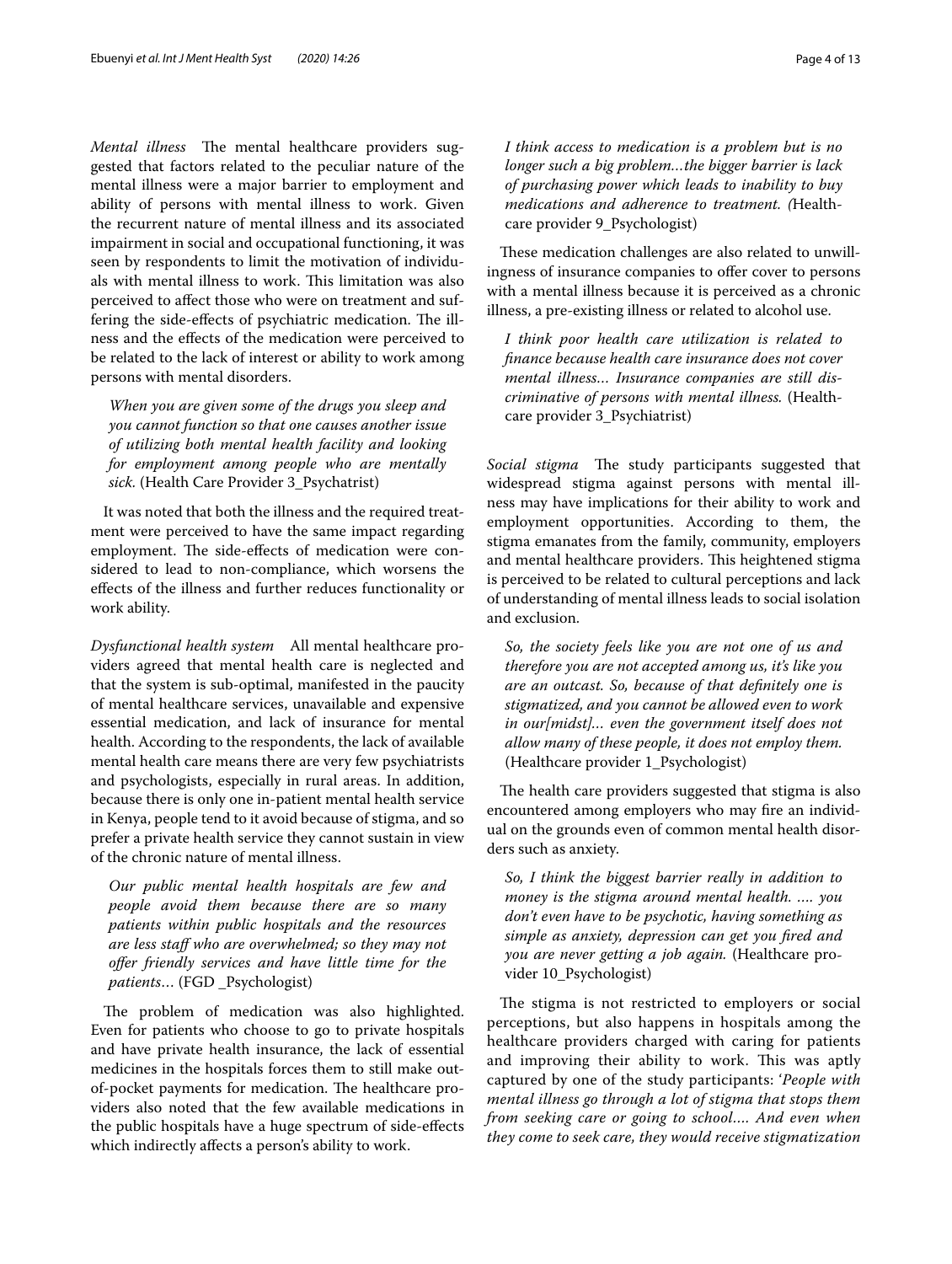*from the people treating them…'* (Healthcare provider 9\_Psychologist).

In the Kenya Practitioners Study, the respondents said it was uncommon to make a pre-employment assessment of mental illness on account of stigma. They also suggested that they do not advise their patients to disclose their mental health status because of the likelihood of stigma. A psychiatrist stated: *We don't encourage them to fully disclose, yeah. We think they need to be strategic about… because most of the time it would jeopardize their job opportunity (*Health care provider 4\_Psychiatrist).

*Low socioeconomic status* The healthcare providers suggested that critical to employment is the socioeconomic status of the individual, since this determines whether the individual is educated, has the required skills to qualify for employment and the money to set up their own business. One study participant stated: '*For me, there is a correlation between socioeconomic status and work ability, because if you are not able to access good health care, meaning even the treatment will be poor, meaning even for you to work is also a challenge…* (Health care provider 7\_Social worker).

This point is further elaborated by the study participants in their comparisons of their patients who are foreign or have a higher socioeconomic status and those who have a low socioeconomic status. According to them, patients with a higher socioeconomic status do not face the challenges of securing or retaining job and this may be related to the stability of their illness, ability to obtain care and often higher educational level, all of which are also useful for employment and ability to work.

*Those who are poor let's say those who are quite poor most probably you are not going to get even that employment, and then that means probably you will become poorer. But those who are a little bit wealthy, I think they have better services, they are given better services even in the hospitals because they are able to access the best psychiatrist for example and they get proper medication. And I think also those who are wealthy also kind of look at it as an illness, it's not just like, it's not something that people don't understand what it is.* (Healthcare provider 1\_Psychologist)

The predicament of people of low socioeconomic status was noted by participants to be like a vicious circle in which they are unable to help themselves. Another study participant declared that '*… money is an issue. You see these persons may go home and they have the medication. But one month later, there is no money to buy the medication so they are psychotic again and cannot work…'* (Healthcare provider 10\_Psychologist).

*Lack of government and policy commitment* Lack of government and policy commitment was identifed as a major limitation to work opportunities for persons with mental disorders because of its relationship to health care and social welfare. According to the respondents, government apathy may explain the failure to implement policies and healthcare commitments, the absence of enforcement mechanisms to ensure inclusive employment and discriminatory health insurance scheme, and the lack of functional essential medicines in public hospitals. The mental healthcare providers suggested that government commitment and investment in mental health care is poor.

*We are fghting for health from all angles and that is a big challenge not only for mental health sector. Budgetary allocation for health itself is bare minimum now start thinking mental health…* (Healthcare provider 5\_Psychiatrist)

This low investment in health has implications for access to or uptake of mental health care, which also afects the ability to work of persons with mental disorders. According to them, this lack of commitment is evident in the dysfunctional mental healthcare services, which makes it possible for only the middle class with more disposable income to obtain mental health care and health care in general. They further highlighted the diffculties of managing mental health care without health insurance.

*….they don't have insurance they don't have the money then they don't come for clinic they don't come for follow up and yeah so they are at a disadvantage.* (Healthcare provider 5\_Psychiatrist)

The government and related factors interact with problems in the work and social environment to infuence employment opportunities for persons with mental disorders.

### *Perceived facilitators of employment for persons with mental disorders*

In the Kenya Practitioners Study, the mental healthcare providers suggested that greater employment for persons with mental disorders is possible through the combination of several factors acting together. Four clusters of factors were identifed including information on stigma reduction, improved health care, policy advocacy on employment, and government commitment to health care and social welfare.

*Information of stigma reduction* The healthcare providers suggested that providing relevant information on mental illness would help reduce stigma against persons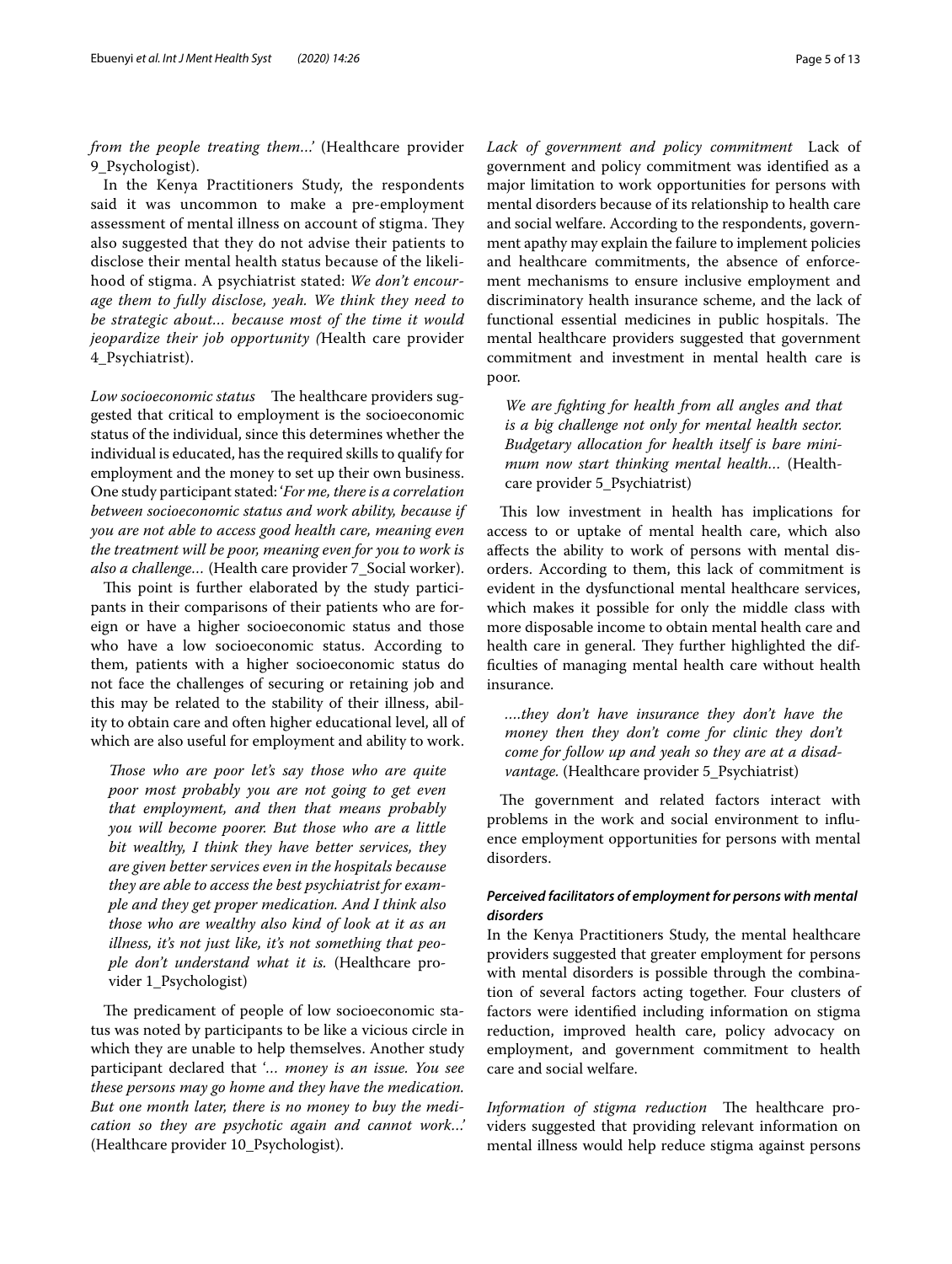with mental illness. This information would be aimed at individuals in society, employers, mental healthcare providers, and policy-makers. The expected ripple effect of information and relation to improved employment is evident in the words of one of the study participants who declared:

*If stigma is reduced and even employers are able to understand about mental illness that when they are stable they are able to work; when they are sick, they get treatment, I think that could help. If employers are understanding[about] of mental conditions, that would enable them to recover.* (Healthcare provider 9 Psychologist)

The critical nature of educating society about mental illness is further captured in the statement: *'…So I think frst we need to educate the society to know about mental illnesses. Tat is key so …that people would feel free to seek employment. Because there are those who are sick but they are afraid of going to seek employment and there are those who are not even ready even to disclose because of the fear. So, frst is sensitizing the society to know that this illness is like any other illness'* (Healthcare provider 1\_Psychologist).

*Improved health care* The healthcare providers advocated improved health care as a way to enhance the ability of persons with mental disorders to find work. They suggested that a better health system would ensure the availability of optimal and afordable care, which would indirectly enhance adherence to treatment and ensure a stable clinical state that is relevant for work ability.

*Health institutions and professionalism are also key; so that people can access care and also in a non*-*judgmental manner….we have very few facilities around which deal with mental health like for example now we have only Mathare, so we need more of those kind of facilities. We need also even rehabilitation centres…* (Healthcare provider 1\_Psychologist).

The theme of advocacy for improved care and professionalism was also closely related to the need of healthcare providers to protect patients and cater for their health needs. One participant stated: *'Part of advocacy is protecting the patient. So, we cannot say that we are advocating for improvement to health care while not protecting the patient'* (Health care provider 10\_ Psychologist).

*Policy advocacy on employment* In the Kenya Practitioners Study, the study participants identifed the importance of a supportive work environment and suggested that practical policies to improve reasonable accommodation would enhance both employment and retention in jobs for persons with mental illness. They advocated afrmative action in the employment of persons with mental illness and close collaboration with employers to ensure that disclosure does not lead to stigma but aids in the provision of workplace accommodation: '*…with support, if these people can be supported then they are able to progress but when they are in an environment where people do not understand what is all about mental illness…'* (Healthcare provider 7\_Social worker).

The mental healthcare providers advocated for local companies to emulate the employment polices of international companies that not only employ persons with mental disorders but also provide them with mental healthcare packages.

*And because they don't know what to do with you they would rather not employ you so that is further stigmatization they are experiencing. But the international companies and institutions I think they kind of understand this kind of condition. Like for example I have dealt with a number of international kind of institutions and there are a number of the patients they brought me or clients who have been in war*-*torn areas where there is a lot of fghting and majority of them have post*-*traumatic stress disorder. So when they come they actually bring them for help and without the intention of sacking them after treatment. But then the local companies sometimes are very shallow understanding about even how to deal with these people.* (Healthcare provider 1\_Psychologist)

In order for employers to provide reasonable accommodation in the workplace, some participants recommended that disclosure might be useful in order to for employers to help employees with mental disorders. One of the participants stated: *'I think disclosure to people who are your support is important; I think it's a must'* (Healthcare provider 1\_Psychologist). It is pertinent to note that this suggestion to disclose was perceived as advisable only after the individual has gained employment, as stated earlier.

*Government commitment to health care and social welfare* In the Kenya Practitioners Study, government commitment to health care and welfare was considered central and related to most of the factors that are relevant to greater employment of persons with mental disorders. According to the participants, this is because government commitment would ensure that all the limitations in the health system, including addressing the shortage of mental health professionals, non-availability of essential mental health medications and rehabilitation services,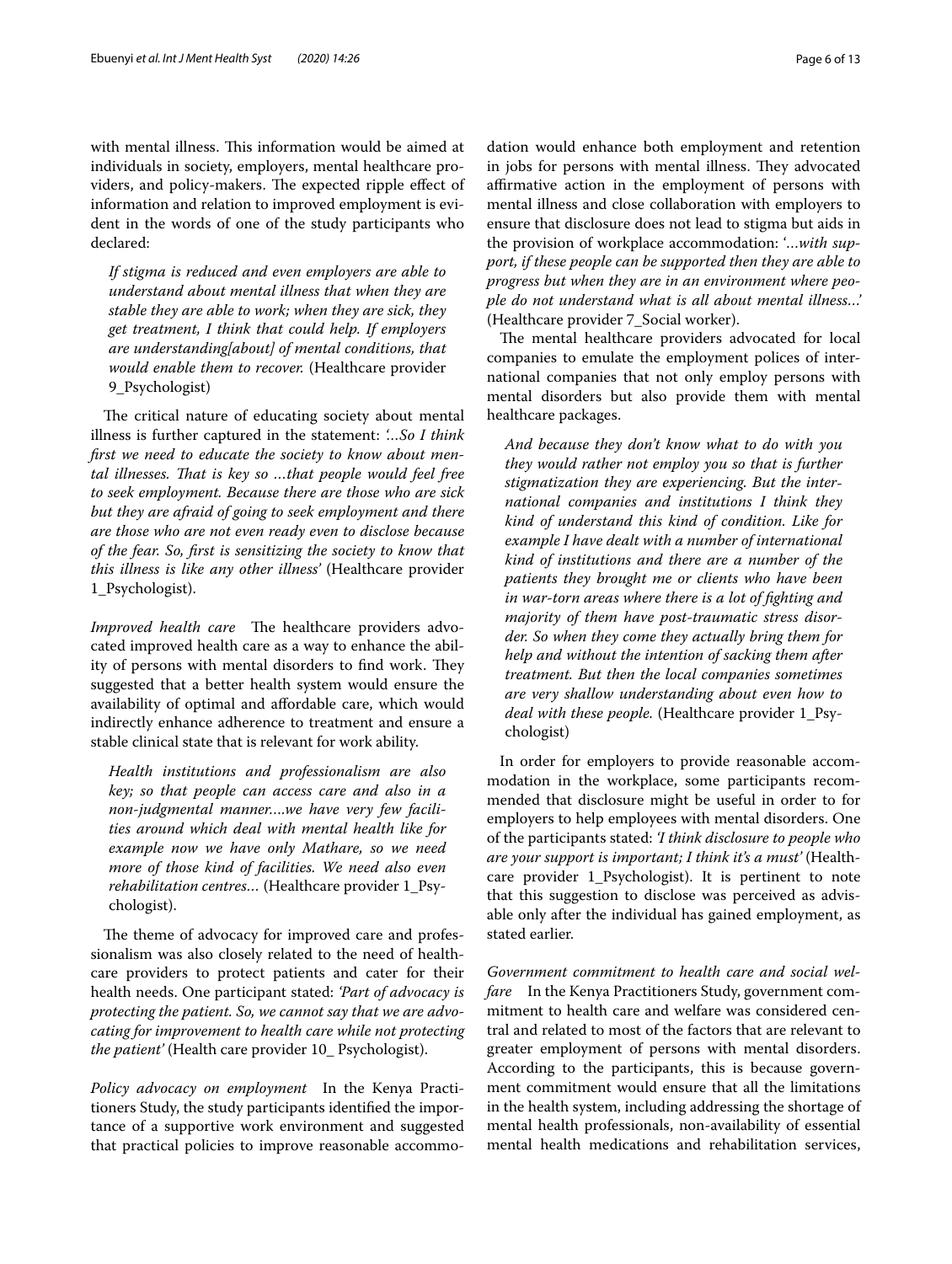and discriminatory health insurance practices. This crucial role of the government is captured in the statement:

*…frst of all, the government needs to see mental illness as something that needs to be addressed by coming up with a mental health policy and integrating into it ways of implementation. I think that can improve a lot, can improve frst of all inpatient facilities so that people would stop stigmatizing against Mathare, so in terms of employing people, getting enough beds, getting drugs and also subsidizing the medication.* (Healthcare provider 6\_Social worker)

The role of government in addressing the needs of persons with social disadvantages who also face challenges of the health care and education that are critical for employment is also highlighted in the statements of the study participants:

*I think government has a very, very big role I mean for a long, long time health has been neglected in low*-*resource or developing countries context; however, you want to call it. The fact that the budget is great on security and less on primary education or health in itself very telling and we need to come up with institutional mechanisms to address poverty and socioeconomic disadvantages.* (Healthcare provider 9\_Psychologist)

This statement is relevant because the healthcare providers identifed self-employment as a useful alternative to formal employment, which is scarce. Self-employment or self-help businesses offer persons with mental disorders the fexibility and control that is lacking in formal jobs.

*…what I have noticed is that there are more of those who are self*-*employed than those who are formally employed are basically again what we've seen that securing employment is not easy for them so majority just choose to have some private business or something somewhere just to employ themselves, yes.* (Healthcare provider 1\_Psychologist)

Achieving self-employment may be dependent on dependent on fnancial resources and government social welfare programmes, because of the social disadvantages facing most persons with mental illness from very early in life.

*I think they have social protection factors like being educated, being employable because of that educational training or skill that they have, often times is high level of management positions so there is already some success and some sort of problems that they have learnt and they are managing to the rela-* *tionships or inciting in stress through psychotherapy and kind of psychopharmacologies is not very difcult*. (Healthcare provider 9\_Psychologist)

### **Nigerian Practitioners Study**

### *Socio‑demographic characteristics of study participants*

Table [1](#page-6-0) outlines the socio-demographic characteristics of the study participants. Of the 80 healthcare providers, 43 were psychiatrists, 11 were occupational health physicians, 19 were community health physicians while seven did not state their profession. Their mean years of practice was 8.7; and 37.5% had practised for more than 10 years.

### *Perspectives on ability to work of persons with mental disorders*

In the Nigerian Practitioners Study, 96.2% of the healthcare providers believed that persons with mental disorders can work and 76.3% said they have persons with mental disorders at their workplace (Table [2\)](#page-7-0). When asked whether they thought such persons posed a risk at the workplace, 91.3% said sometimes and 7.5% said never. The majority (86.3%) of the healthcare providers felt they had a role in enhancing job opportunities for persons with mental disorders. In response to what they can do to enhance job opportunities for persons with mental disorders, majority of the healthcare providers from Nigeria suggested early intervention and rehabilitation (39.1%) and public education to reduce stigma (25.0%) of mental illness. When asked to suggest conditions under which

<span id="page-6-0"></span>

|                                                |  | Table 1 Socio-demographic characteristics of healthcare |  |  |  |  |  |  |
|------------------------------------------------|--|---------------------------------------------------------|--|--|--|--|--|--|
| providers from the Nigeria Practitioners Study |  |                                                         |  |  |  |  |  |  |

| Variable          | Category                      | <b>Distribution<sup>a</sup></b> |
|-------------------|-------------------------------|---------------------------------|
| Sex               | Female                        | 28 (35.4)                       |
|                   | Male                          | 51 (64.6)                       |
|                   | Missing                       | 1                               |
| Age (years)       |                               | 37.9; 37; 27-64                 |
| Profession        | Psychiatrist                  | 43 (53.8)                       |
|                   | Occupational health physician | 11 (13.8)                       |
|                   | Community health physician    | 19 (23.8)                       |
|                   | Other                         | 7(8.8)                          |
| Fellowship status | Completed residency           | 31 (38.8)                       |
|                   | Currently doing residency     | 45 (56.3)                       |
|                   | Not applicable                | 4(5.0)                          |
| Years of practice | Years in continuous           | $8.7; 7; 3 - 27$                |
|                   | Less than 10 years            | 49 (61.3)                       |
|                   | More than 10 years            | 30 (37.5)                       |
|                   | Missing                       |                                 |

<sup>a</sup> Values are N (percentage) for categorical variables and mean; median; range for continuous variables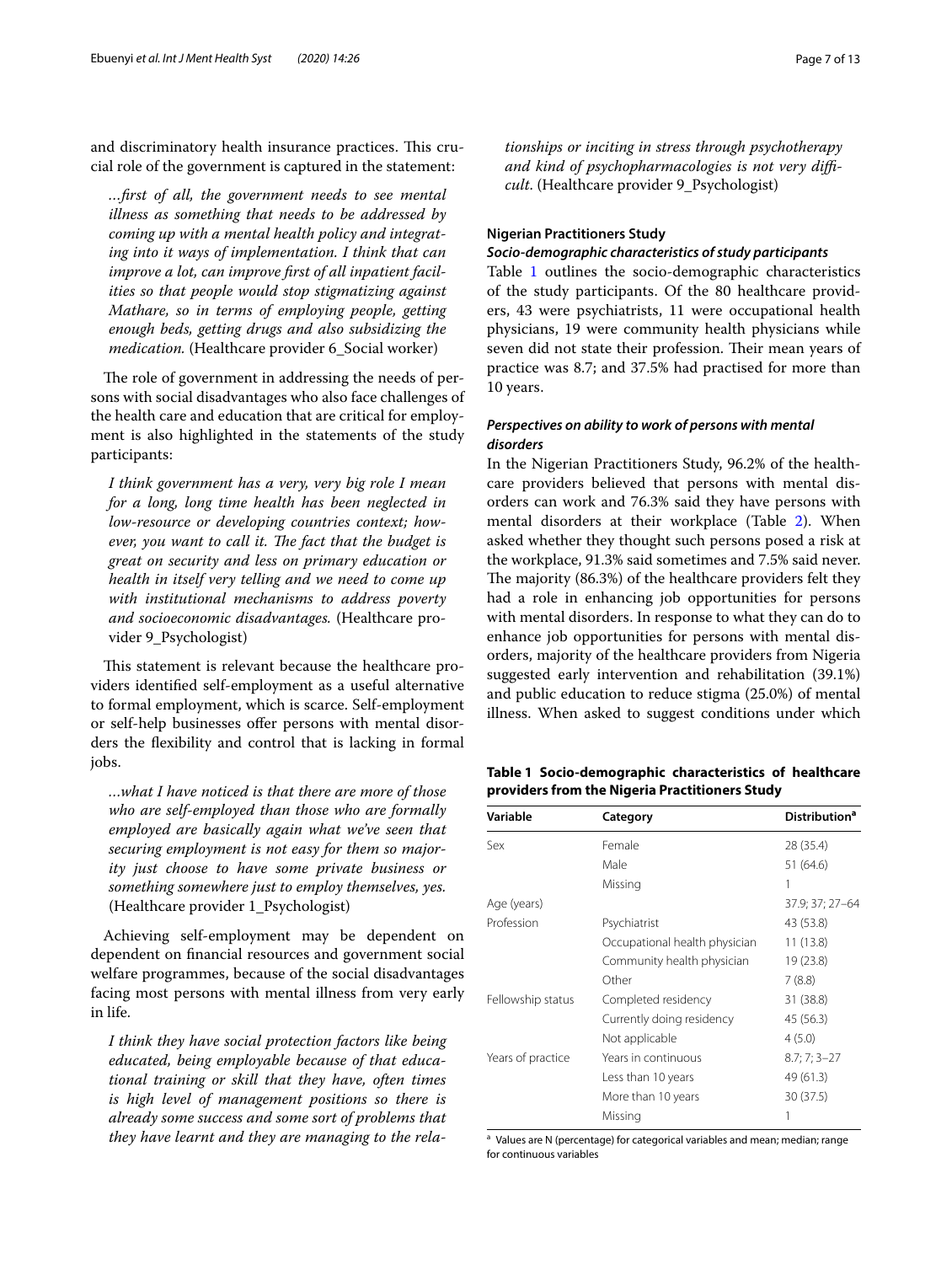| Variable                                                            | Category                                                                                                                                                                                                                                                                                                                                                                                                                                                                                                                                        | <b>Distribution</b><br>N(%) |
|---------------------------------------------------------------------|-------------------------------------------------------------------------------------------------------------------------------------------------------------------------------------------------------------------------------------------------------------------------------------------------------------------------------------------------------------------------------------------------------------------------------------------------------------------------------------------------------------------------------------------------|-----------------------------|
| Do you have persons with mental disorders at your workplace?        | <b>No</b>                                                                                                                                                                                                                                                                                                                                                                                                                                                                                                                                       | 4(5.0)                      |
|                                                                     | Yes                                                                                                                                                                                                                                                                                                                                                                                                                                                                                                                                             | 61(76.3)                    |
|                                                                     | I do not know<br><b>No</b><br>Yes<br>Missing<br>Always<br>Never<br>Sometimes<br><b>No</b><br>Yes<br>Public education to reduce stigma of mental illness<br>Early intervention and rehabilitation<br>Supportive work environment<br>Policy advocacy and affirmative action<br>Education of employers<br>Others<br>Missing<br>Under supervision<br>When clinically stable<br>When on treatment or medication<br>Unsupervised like others<br>In sheltered work settings<br>When they want and have the capacity to do the job<br>Others<br>Missing | 15 (18.8)                   |
| Do you think persons with mental disorders can work?                |                                                                                                                                                                                                                                                                                                                                                                                                                                                                                                                                                 | 3(3.8)                      |
|                                                                     |                                                                                                                                                                                                                                                                                                                                                                                                                                                                                                                                                 | 75 (96.2)                   |
|                                                                     |                                                                                                                                                                                                                                                                                                                                                                                                                                                                                                                                                 | $\overline{2}$              |
| Do you think persons with mental disorders pose a risk at work?     |                                                                                                                                                                                                                                                                                                                                                                                                                                                                                                                                                 | 1(1.3)                      |
|                                                                     |                                                                                                                                                                                                                                                                                                                                                                                                                                                                                                                                                 | 6(7.5)                      |
|                                                                     |                                                                                                                                                                                                                                                                                                                                                                                                                                                                                                                                                 | 73 (91.3)                   |
| Are there things you can do to enhance jobs for persons with mental |                                                                                                                                                                                                                                                                                                                                                                                                                                                                                                                                                 | 11(13.8)                    |
| disorders?                                                          |                                                                                                                                                                                                                                                                                                                                                                                                                                                                                                                                                 | 69 (86.3)                   |
| What are things you can do to enhance job opportunities for persons |                                                                                                                                                                                                                                                                                                                                                                                                                                                                                                                                                 | 16(25.0)                    |
| with mental disorders?                                              |                                                                                                                                                                                                                                                                                                                                                                                                                                                                                                                                                 | 25 (39.1)                   |
|                                                                     | Demonstrating ability to work of persons with mental disorders                                                                                                                                                                                                                                                                                                                                                                                                                                                                                  | 4(6.3)                      |
|                                                                     |                                                                                                                                                                                                                                                                                                                                                                                                                                                                                                                                                 | 6(9.4)                      |
|                                                                     |                                                                                                                                                                                                                                                                                                                                                                                                                                                                                                                                                 | 4(6.3)                      |
|                                                                     |                                                                                                                                                                                                                                                                                                                                                                                                                                                                                                                                                 | 3(4.7)                      |
|                                                                     |                                                                                                                                                                                                                                                                                                                                                                                                                                                                                                                                                 | 6(9.4)                      |
|                                                                     |                                                                                                                                                                                                                                                                                                                                                                                                                                                                                                                                                 | 16                          |
| Under what conditions should persons with mental illness be allowed |                                                                                                                                                                                                                                                                                                                                                                                                                                                                                                                                                 | 20 (27.8)                   |
| to work?                                                            |                                                                                                                                                                                                                                                                                                                                                                                                                                                                                                                                                 | 19 (26.4)                   |
|                                                                     |                                                                                                                                                                                                                                                                                                                                                                                                                                                                                                                                                 | 12(16.7)                    |
|                                                                     |                                                                                                                                                                                                                                                                                                                                                                                                                                                                                                                                                 | 8(11.1)                     |
|                                                                     |                                                                                                                                                                                                                                                                                                                                                                                                                                                                                                                                                 | 1(1.4)                      |
|                                                                     |                                                                                                                                                                                                                                                                                                                                                                                                                                                                                                                                                 | 6(8.3)                      |
|                                                                     |                                                                                                                                                                                                                                                                                                                                                                                                                                                                                                                                                 | 6(8.3)                      |
|                                                                     |                                                                                                                                                                                                                                                                                                                                                                                                                                                                                                                                                 | 8                           |

### <span id="page-7-0"></span>**Table 2 Perspectives on ability to work of persons with mental disorders from the Nigeria Practitioners Study**

In the questionnaire, the term mental disability was used to refer to mental disorder

persons with mental disorders can work, the responses ranged from: under supervision (27.8%), when clinically stable (26.4%), when on treatment or medication (16.7%), unsupervised like other people (11.1%), when they want and have the capacity to work (8.3%), and when they have the capacity to work in a sheltered setting (1.4%).

### *Perceived barriers and facilitators to employment of persons with mental disorders*

Table [3](#page-8-0) shows that 11.3% of the participants of the Nigerian Practitioners Study reported that preemployment assessment of mental illness affected employment opportunities for persons with mental illness; yet it was also perceived as one of the reasons for the absence of workplace accommodation. The majority of respondents (77.3%) said that pre-employment assessment of mental illness was not applicable in their workplace. Although 76.3% of the participants in the Nigerian Practitioners Study reported that they have persons with mental illness in their workplace, only 15% have made the relevant workplace accommodation.

Public education to reduce stigma was the highest (27.3%) reported factor that could improve job opportunities for persons with a mental disorders while early diagnosis and treatment of mental illness was the second-highest (23.4%) reported factor to enhance ability of persons with mental illness to work (Table [3](#page-8-0)). Also, 7.8% of the healthcare providers reported that improved health care was relevant for job opportunities for persons with mental disorders. In addition, supportive work environment (10.4%), policy advocacy and affirmative actions (11.7%) and formal education and training for persons with mental disorders (9.1%) were identifed as factors that can enhance job opportunities for persons with mental disorders (Table [3](#page-8-0))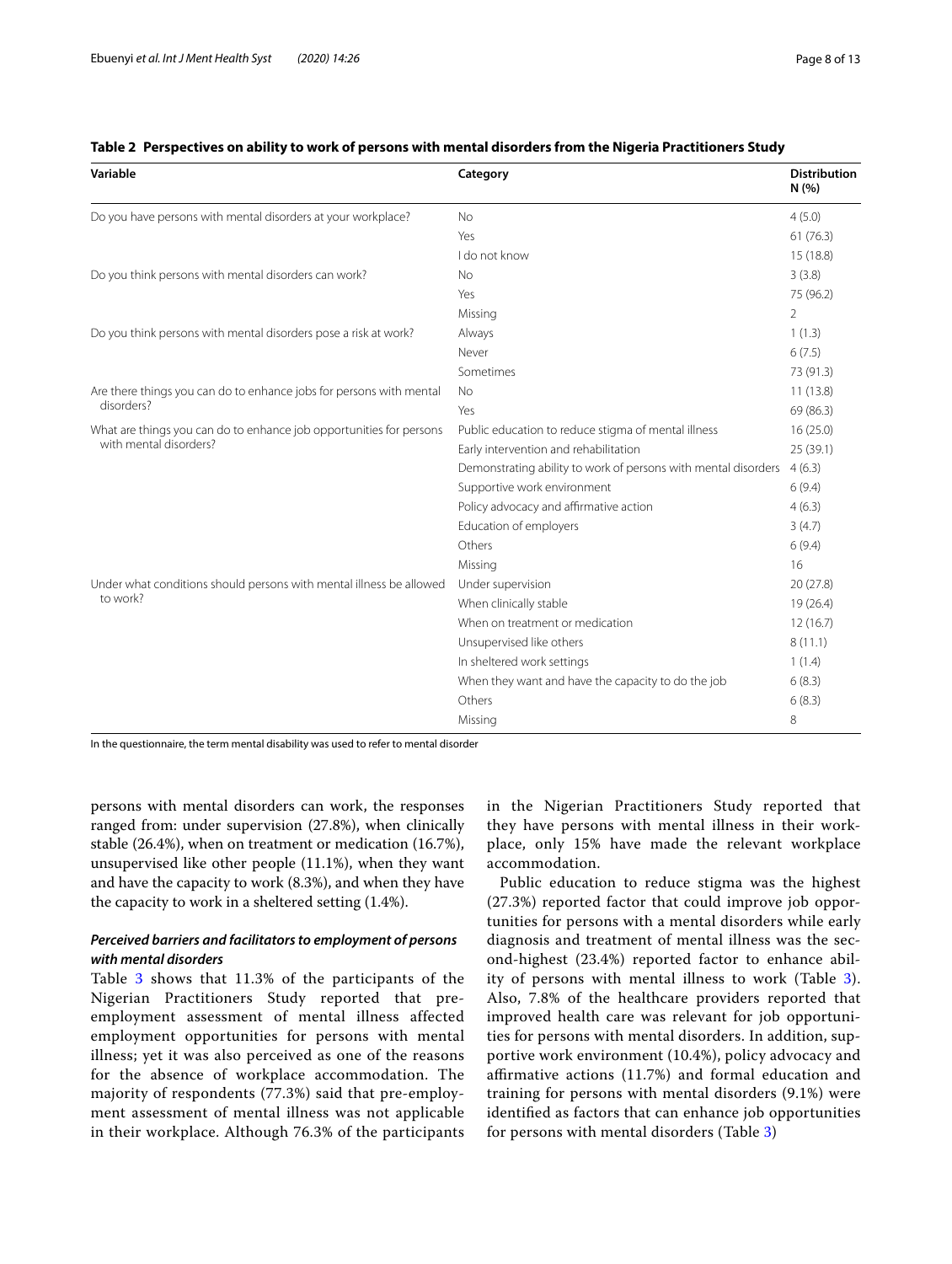| Variable                                                                                                  | Category                                               | <b>Distribution</b><br>N(% |
|-----------------------------------------------------------------------------------------------------------|--------------------------------------------------------|----------------------------|
| Do you have pre-employment assessment at work?                                                            | <b>No</b>                                              | 71 (88.8)                  |
|                                                                                                           | Yes                                                    | 9(11.3)                    |
| How often has pre-employment assessment affected opportunities                                            | Never                                                  | 8(10.7)                    |
| at your workplace?                                                                                        | Not applicable                                         | 58 (77.3)                  |
|                                                                                                           | Sometimes                                              | 9(12.0)                    |
|                                                                                                           | Missing                                                | 5                          |
| Is there workplace accommodation at your workplace?                                                       | No                                                     | 68 (85.0)                  |
|                                                                                                           | Yes                                                    | 12(15.0)                   |
| What factors can enhance the job opportunities for persons with a                                         | Public education to reduce stigma of mental illness    | 21(27.3)                   |
| mental disorder?<br>Early diagnosis and treatment                                                         | 18 (23.4)                                              |                            |
|                                                                                                           | Improved health care for persons with mental disorders | 6(7.8)                     |
|                                                                                                           | Supportive work environment                            | 8(10.4)                    |
|                                                                                                           | Family support                                         | 2(2.6)                     |
| Policy advocacy and affirmative action<br>Formal education and training for persons with mental disorders | 9(11.7)                                                |                            |
|                                                                                                           | 7(9.1)                                                 |                            |
|                                                                                                           | Other                                                  | 6(7.8)                     |
|                                                                                                           | Missing                                                | 3                          |
| Why is there no accommodation for persons with a mental disorder<br>I don't know                          |                                                        | 9(20.5)                    |
| at your workplace?<br>No pre-employment assessment<br>No provisions by employer/management                | 1(2.3)                                                 |                            |
|                                                                                                           |                                                        | 9(20.5)                    |
|                                                                                                           | Lack of awareness of its usefulness                    | 5(11.4)                    |
| Non-disclosure of mental illness at employment                                                            | 2(4.5)                                                 |                            |
| <b>Financial constraints</b><br>Neglect of mental illness<br>Other                                        |                                                        | 3(6.8)                     |
|                                                                                                           |                                                        | 5(11.4)                    |
|                                                                                                           |                                                        | 10(22.7)                   |
|                                                                                                           | Missing                                                | 36                         |

### <span id="page-8-0"></span>**Table 3 Perceived barriers and facilitators to employment of persons with mental disorders from the Nigeria Practitioners Study**

In the questionnaire, the term mental disability was used to refer to mental disorder

### **Discussion**

Our study is the frst in Africa to explore the perspectives of mental healthcare providers on employment of persons with mental disorders. In Kenya, we identifed the impact of mental illness, a dysfunctional health system, social stigma, low socioeconomic status, and lack of government or policy commitment as the major barriers to employment of persons with mental disorders, while public education on reducing stigma, improved mental health care and policy advocacy on employment are some of the suggested facilitators of employment. In Nigeria, public education to reduce stigma and improved health care were the highest reported facilitators of employment.

In identifying the pathways to employment for persons with mental disorders we explored the perspectives of healthcare providers on their work ability. The majority of the study participants in both studies identifed the relevance of work for persons with mental disorders and its role in the recovery process. The relevance of this fnding has been previously recorded [[39](#page-11-33), [40](#page-11-34)]. Mental healthcare providers who support employment for persons with mental illness in these settings offer both care and psycho-education. It is, however, pertinent to note their observation that not all persons with mental disorders can work. We believe that this does not suggest a negative view on the ability of persons with mental disorders to work, but rather a declaration of the realities of their perception of diverse abilities. This observation is relevant and needs to be taken into consideration by programmes that promote employment so that a 'onesize-fts-all' approach is not adopted but considerations and relevant provisions made for those who may have diferent needs.

We identifed fve perceived barriers to employment namely: mental illness, dysfunctional health system, social stigma, low socioeconomic status, and lack of government or policy commitment. The impact of mental illness itself is a known barrier to employment and its capacity to afect social and occupational functioning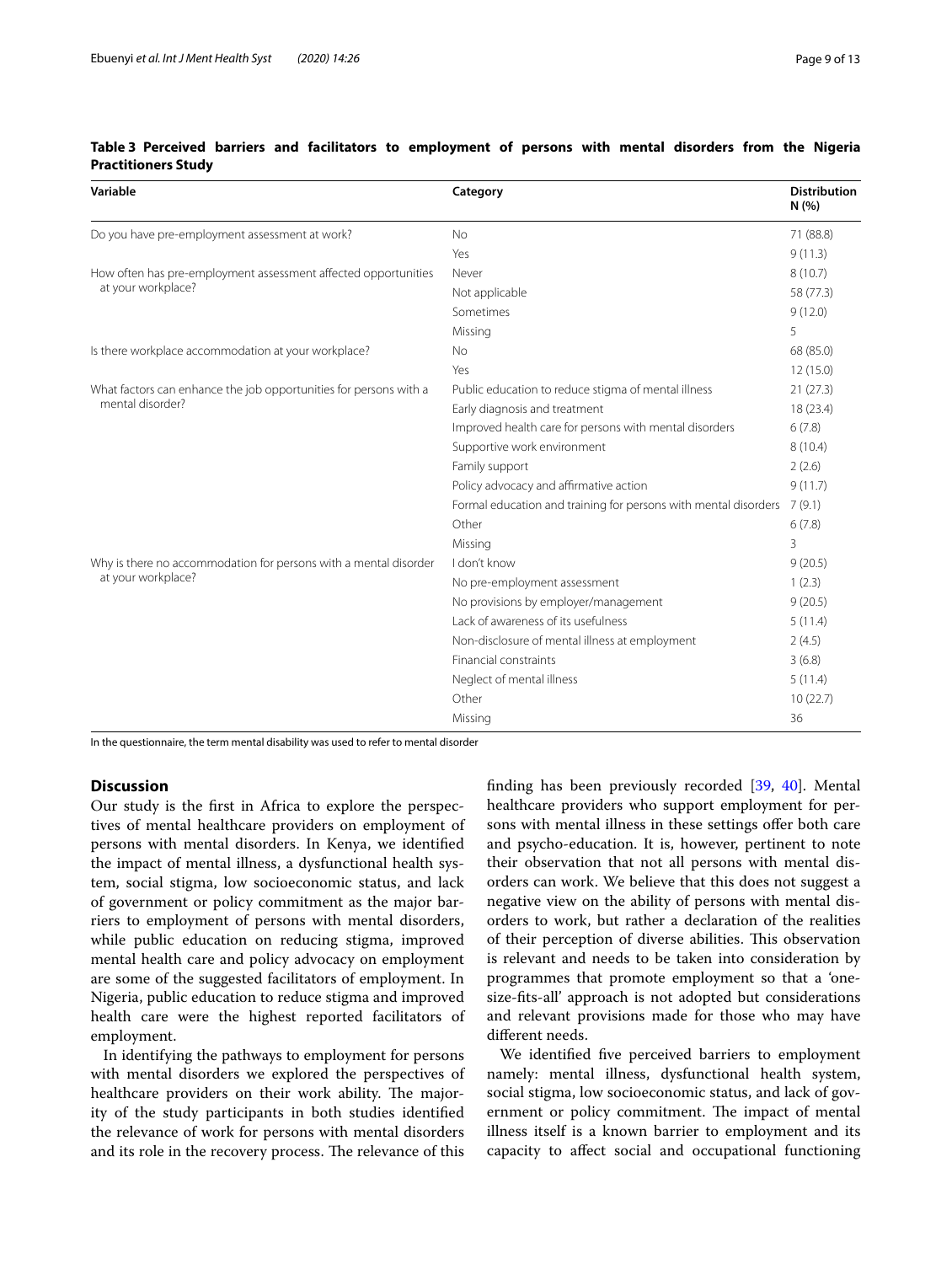has been documented [\[16](#page-11-10)]. Our study identifed the dysfunctional health system as another barrier. The complexity and extent of the problems in the health systems are wide and merit attention. The shortage of mentalhealth professionals and lack of essential medication for mental health are pivotal for mental health care [\[23](#page-11-17), [41](#page-11-35)]. The challenges of healthcare financing and discriminatory practices of health insurance companies compound the difficulties faced by persons with mental illness, particularly if they also face socioeconomic challenges. The essential nature of efective health systems are evident in the variations across countries depending on commitment to healthcare fnancing and efective health care [[42\]](#page-11-36) and the lack of health insurance is associated with high unmet need for mental health services  $[43]$  $[43]$ . The widespread social stigma that cuts across all social strata in this study is another barrier. The fear and lack of information among employers reinforces the stigma and limits their employment of persons with mental disorders [\[44](#page-11-38)]. The stigma borne by the family and other individuals deprives persons with mental disorders of the health care they deserve; and, sadly, the actions of certain healthcare workers may also stigmatize them further. Stigma and discrimination thrive on cultural bias and ignorance and constitute a limitation to work opportunities for persons with mental disorders [\[3](#page-10-2), [31,](#page-11-25) [45\]](#page-11-39). Studies have previously documented the interplay between poverty and mental health [[41,](#page-11-35) [46\]](#page-11-40). Another barrier to the employment of persons with mental disorders identifed in this study is the lack of government or policy commitment to mental health care. This finding places the onus of responsibility on government agencies. The socio-economic problems faced by persons with mental disorders may worsen their experience of Social drift in addition to their unemployment challenges [\[41,](#page-11-35) [47](#page-11-41)].

Our study also confrms the need for policy reform in order to improve employment opportunities for persons with mental disorders. The four characteristics of these pathways include information on stigma reduction, better health care, policy advocacy in employment, and government commitment to health care and social welfare. In order to address the ignorance and misinformation regarding mental disorders, there is need to address the issue of stigma. This might ensure that employers better understand the ability of persons with mental disorders to work and the need to provide workplace support. It could also enhance social and family support for persons with mental disorders. Addressing stigma may also help in enhancing the quality of mental healthcare services [[8,](#page-11-4) [9](#page-11-6), [30\]](#page-11-24). We believe that reduction of stigma may lead to the improved quality of mental healthcare services, which in turn may change discriminatory insurance policies and efective procurement of essential medicines in public hospitals and clinics. Studies have suggested that institutionalized stigma in the health system afects access to and uptake of care [\[47](#page-11-41), [48\]](#page-11-42).

Our study also suggests the implementation of policy advocacy on employment to improve employment opportunities for persons with mental disorders. This would ensure that mechanisms that guard against discriminatory employment practices are in place and that dialogue and collaboration with employers is used to achieve fair employment practices. There is evidence in support of this fnding and studies suggest that adoption of inclusive employment policies facilitates employment for persons with disorders [\[40](#page-11-34), [49](#page-11-43)]. Lastly, in order to improve employment opportunities for persons with mental disorders, government commitment to health care and social welfare is critical. Health care, education, and social welfare are human rights and when governments create the environment in which they flourish, these enhance social participation and inclusion [\[24](#page-11-18), [42](#page-11-36), [50\]](#page-12-0). The importance of universal health coverage cannot be overemphasized and Goal 3 of the Sustainable Development Goals (SDGs) supports an increase in health financing to ensure health care for all  $[51]$  $[51]$ . This may be achievable only when governments improve health fnancing and especially mental health care. Social welfare would ensure rehabilitation services and there is evidence to suggest that cash transfers and loans may enhance self-employment for persons with disorders in low-income settings [[41](#page-11-35)].

Our study also identifed certain issues that were perceived as both barriers and facilitators of employment for persons with mental disorders. Pre-employment assessment and disclosure were seen as both barriers to and facilitators of employment. Although pre-employment assessment provides information on the needs of an employee in terms of making reasonable accommodation, it may also be a limitation to employment  $[2]$  $[2]$ . This observation has been made by other studies and is a vexed issue similar to perceptions about disclosure. The argument for disclosure of mental illness to employers is that it may foster the provision of reasonable accommodation and is also relevant to enable employers to access the tax rebates and benefts they obtain from the government for employing persons with disorders. Studies also suggest, however, that disclosure of a mental disorder may end a job interview and lead to stigma at the workplace [\[2](#page-10-1)].

By utilizing both qualitative and quantitative methods, this study ofered an opportunity to explore the observations of mental healthcare providers and their contextual experiences. Collecting data from two lower middle-income countries such as Kenya and Nigeria enabled us to understand the perspectives of mental health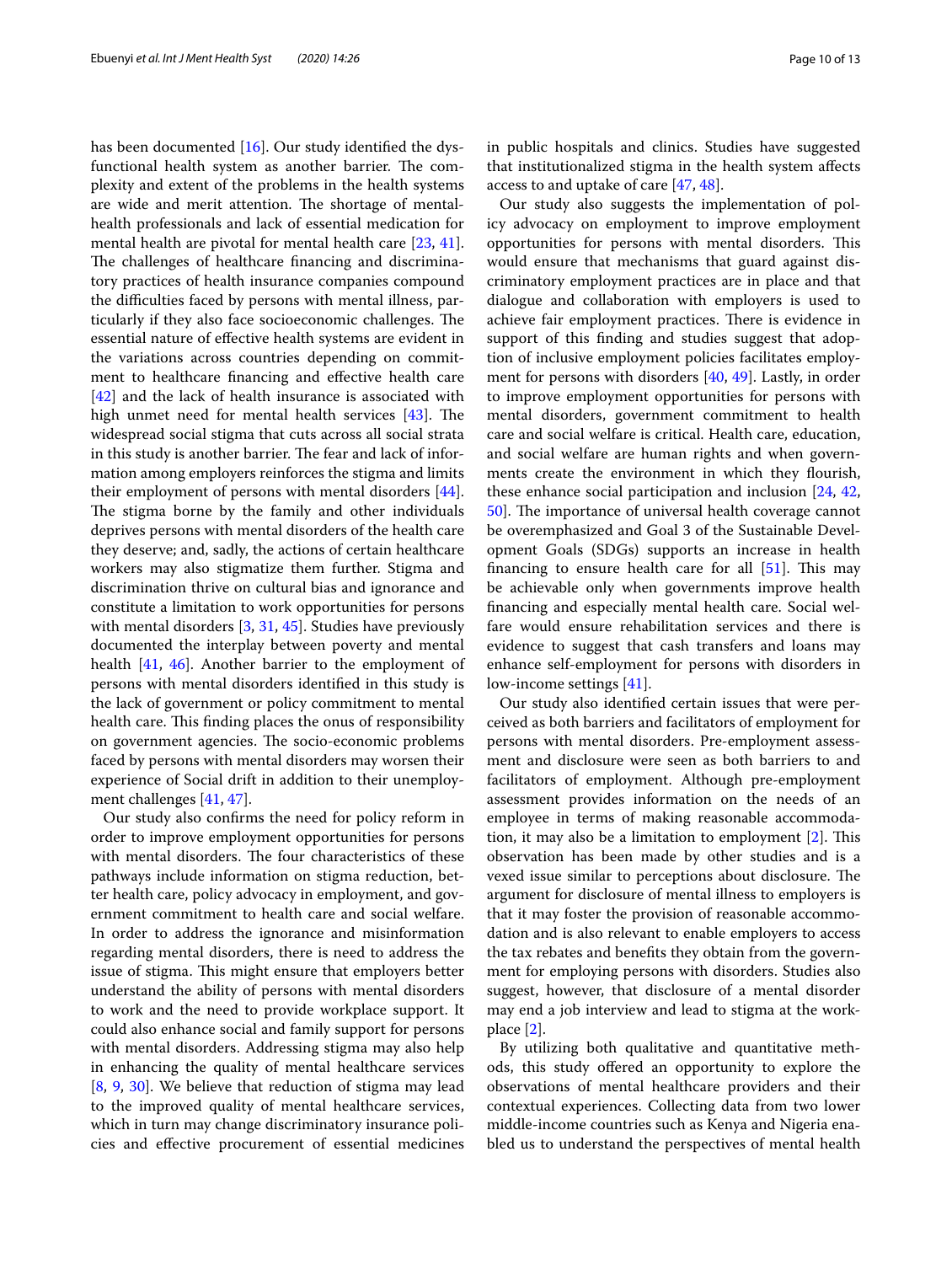professionals in these settings. The findings from the study in Kenya were corroborated by the results of the study in Nigeria and indicated the similarities in employment challenges faced by persons with mental disorders in low-income contexts.

This study also has certain limitations. The participants in the qualitative study were purposively selected and may have introduced a form of selection bias that afects the generalization of our study fndings. Our efforts to include psychiatrists in the FGD conducted in Kenya were unsuccessful, and only psychologists were finally included. The reports of the healthcare providers involved in the Nigerian study may also have been afected by recall bias or social conformity. For logistical reasons, we were unable to conduct qualitative interviews with mental health professionals in Nigeria. Therefore, a direct comparison of the results from both countries was not possible. However, Kenya and Nigeria are similar in terms of the unmet needs for mental health care (MHGAP) and in this study both were used to elicit views on employment of persons with mental illness in low-income settings [[34\]](#page-11-28). We acknowledge our study may be limited in its coverage of only Kenya and Nigeria. Nigeria is larger than Kenya and it was reported in 2008 to have 1.7 times more mental health professionals than Kenya [[34\]](#page-11-28). However a recent mental health survey in Nigeria from January 2020 suggests that many mental health professionals have left Nigeria on account of brain drain, thereby making several countries in Africa (e.g. South Africa, Egypt, and Kenya) better resourced in regard to mental health personnel [[28](#page-11-22)].

Also, we could not confrm the profession of about 8.8% of the respondents who completed the online questionnaire. Nevertheless, we included their reported information on the perspectives on employment of persons with mental disorders and on the barriers and facilitators to avoid selection bias.

### **Conclusion**

The right to work is a human right and crucial for the recovery of persons with mental disorders [\[39](#page-11-33), [52\]](#page-12-2). Mental healthcare providers play a crucial role in the employment of persons with mental disorders However, a complex interaction of factors limits employment opportunities for such persons. In Kenya, the identifed barriers to the employment of persons with mental disorders include the impact of mental illness itself, a dysfunctional health system, social stigma, low socioeconomic status and lack of government or policy commitment. Public education on reducing stigma, better mental health care and policy advocacy on employment are some of the suggested facilitators of employment. In Nigeria we found that public education to reduce stigma and improved health care were identifed as key facilitators of work ability. These factors are closely interconnected and require a systemic approach. An improved healthcare system and government commitment to mental health care and social welfare are essential for the employment of persons with mental disorders.

#### **Acknowledgements**

The authors are grateful to all the mental healthcare providers involved in the study and to Giovianca Felix for her support in the data collection. Mònica Guxens is funded by a Miguel Servet fellowship (MS13/00054) awarded by the Spanish Institute of Health Carlos III (Ministry of Economy and Competitiveness). ISGlobal is a member of the CERCA Programme, Generalitat de Catalunya. We also thank the anonymous reviewers of the manuscript.

#### **Authors' contributions**

The study was designed by IDE and BJR and reviewed with JFGB. IDE collected the data, analysed and wrote the frst draft with CA and MG. IDE, BJR, CA, JFGB and MG revised the manuscript and approved the fnal version. All authors read and approved the fnal manuscript.

#### **Funding**

This work was supported by funding received by the frst author from the Erasmus Mundus Joint Doctorate (EMJD) Fellowship-TransGlobal Health Con‑ sortium FPA 2013-0039 (SGA2016-1346). Mònica Guxens is funded by a Miguel Servet fellowship (CPII18/00018) from the Spanish Institute of Health Carlos III.

#### **Availability of data and materials**

Anonymized data are available upon request from researchers, who meet the criteria set out in the Vrije Universiteit, Amsterdam data policy. Request for data may be made through the corresponding author.

#### **Ethics approval and consent to participate**

The study design was approved by the Amsterdam Public Health science committee (WC2017-011). Maseno University Ethics Review committee (MSU/ DRPI/MUERC/00391/17) Kenya and Imo state University Teaching Hospital (IMSUTH/SC/121) Nigeria approved the study. Informed consent was obtained from all study participants.

#### **Consent for publication**

Not applicable.

#### **Competing interests**

The authors declare that they have no competing interests.

#### **Author details**

<sup>1</sup> Athena Institute, Amsterdam Public Health Research Institute, Vrije Universiteit Amsterdam, De Boelelaan 1085, 1081HV Amsterdam, The Netherlands.<br><sup>2</sup> ISGlobal, Hospital Clínic-Universitat de Barcelona, Barcelona, Spain. <sup>3</sup> Pompeu Fabra University, Barcelona, Spain. <sup>4</sup> Imo State University, Owerri, Imo state, Nigeria.<sup>5</sup> Spanish Consortium for Research on Epidemiology and Public Health (CIBERESP), Instituto de Salud Carlos III, Madrid, Spain. <sup>6</sup> Department of Child and Adolescent Psychiatry/Psychology, Erasmus University Medical Centre–Sophia Children's Hospital, Rotterdam, The Netherlands.

#### Received: 13 March 2019 Accepted: 10 March 2020 Published online: 30 March 2020

#### **References**

- <span id="page-10-0"></span>1. Glozier N. Mental ill health and ftness for work. Occup Environ Med. 2002;59(10):714–20.
- <span id="page-10-1"></span>2. Wheat K, Brohan E, Henderson C, Thornicroft G. Mental illness and the workplace: conceal or reveal? J R Soc Med. 2010;103(3):83–6.
- <span id="page-10-2"></span>3. Ebuenyi I, Syurina E, Bunders J, Regeer B. Barriers to and facilitators of employment for people with psychiatric disabilities in Africa: a scoping review. Glob Health Action. 2018;11(1):1463658.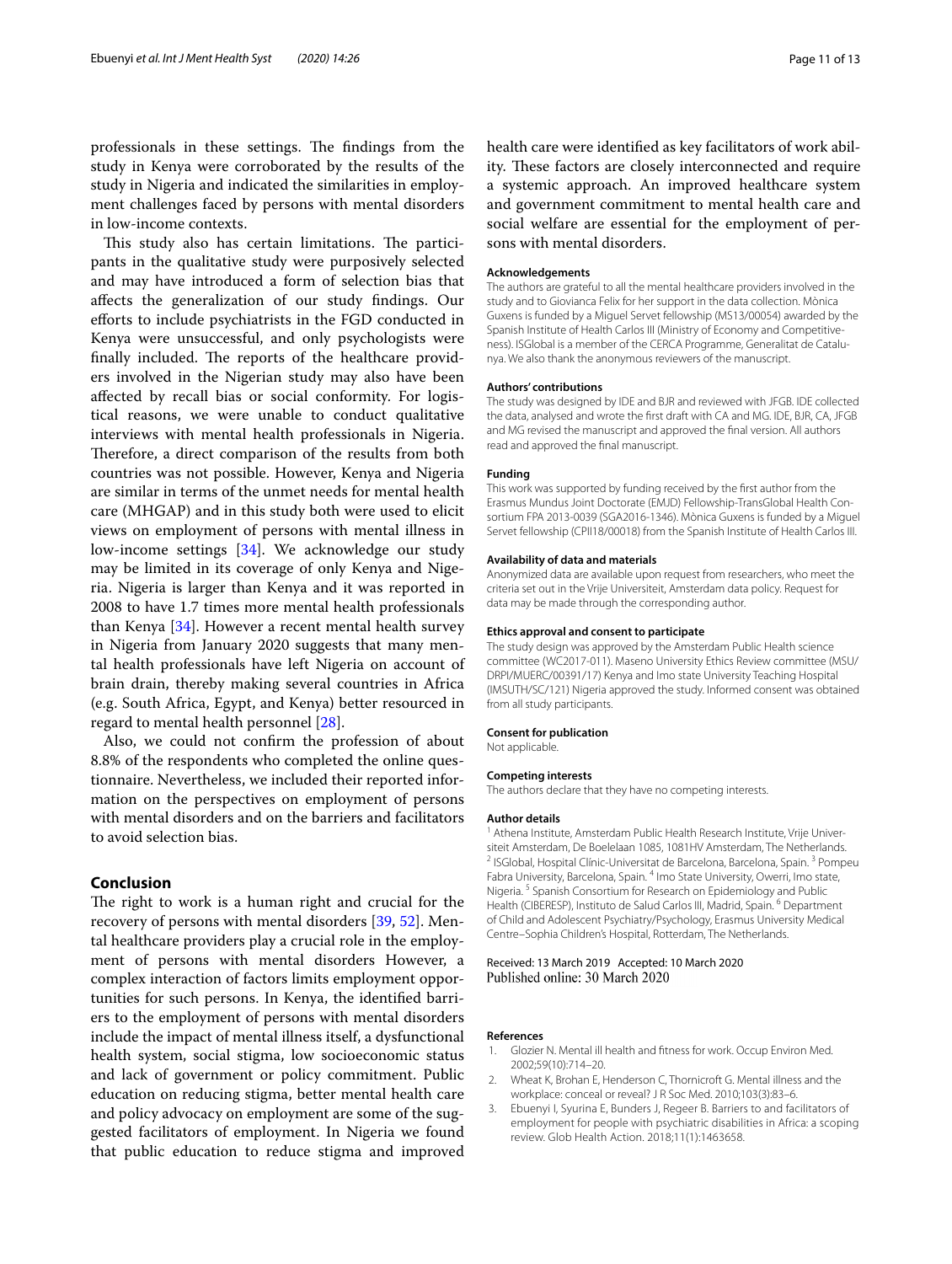- <span id="page-11-0"></span>4. Williams AE, Fossey E, Corbière M, Paluch T, Harvey C. Work participation for people with severe mental illnesses: an integrative review of factors impacting job tenure. Aust Occup Ther J. 2016;63(2):65–85.
- <span id="page-11-1"></span>5. Tuomi K, Ilmarinen J, Jahkola A, Katajarinne L, Tulkki A. Work ability index. Helsinki: Finnish Institute of Occupational Health; 1997.
- <span id="page-11-2"></span>6. Ruitenburg MM, Frings-Dresen MHW, Sluiter JK. The prevalence of common mental disorders among hospital physicians and their association with self-reported work ability: a cross-sectional study. BMC Health Serv Res. 2012;12:292–8.
- <span id="page-11-3"></span>7. ILO. Forms of work: ILO; 2020. [https://ilostat.ilo.org/glossary/forms-of](https://ilostat.ilo.org/glossary/forms-of-work/)[work/.](https://ilostat.ilo.org/glossary/forms-of-work/) Accessed Jan 2020.
- <span id="page-11-4"></span>8. Adewuya AO, Oguntade AA. Doctors' attitude towards people with mental illness in Western Nigeria. Soc Psychiatry Psychiatr Epidemiol. 2007;42(11):931–6.
- <span id="page-11-6"></span>9. Costa M, Baker M, Davidson L, Giard J, Guillorn L, Ibáñez AG, et al. Provider perspectives on employment for people with serious mental illness. Int J Soc Psychiatry. 2017;63(7):632–40.
- <span id="page-11-5"></span>10. Bob G. Mental health and employment: shaping a new agenda. J Ment Health. 1999;8(2):131–40.
- <span id="page-11-7"></span>11. Dekkers-Sánchez PM, Wind H, Sluiter JK, Frings-Dresen MH. What factors are most relevant to the assessment of work ability of employees on long-term sick leave? The physicians' perspective. Int Arch Occup Environ Health. 2013;86(5):509–18.
- <span id="page-11-8"></span>12. Lugtenberg M, Van Beurden KM, Brouwers EP, Terluin B, van Weeghel J, van der Klink JJ, et al. Occupational physicians' perceived barriers and suggested solutions to improve adherence to a guideline on mental health problems: analysis of a peer group training. BMC Health Serv Res. 2016;16(1):271.
- 13. van Beurden KM, Joosen MC, Terluin B, van Weeghel J, van der Klink JJ, Brouwers EP. Use of a mental health guideline by occupational physicians and associations with return to work in workers sick-listed due to common mental disorders: a retrospective cohort study. Disabil Rehabil. 2017:1–9.
- 14. van der Klink JJ, Blonk RW, Schene AH, van Dijk FJ. Reducing long term sickness absence by an activating intervention in adjustment disorders: a cluster randomised controlled design. Occup Environ Med. 2003;60(6):429–37.
- <span id="page-11-9"></span>15. Mokoka MT, Rataemane ST, Dos Santos M. Disability claims on psychiatric grounds in the South African context: a review. S Afr J Psychiatry. 2012;18(2):34–41.
- <span id="page-11-10"></span>16. Ruggeri M, Leese M, Thornicroft G, Bisoffi G, Tansella M. Definition and prevalence of severe and persistent mental illness. Br J Psychiatry. 2000;177(2):149–55.
- <span id="page-11-11"></span>17. Thoits PA. "I'm Not Mentally Ill" identity defection as a form of stigma resistance. J Health Soc Behav. 2016;57(2):135–51.
- <span id="page-11-12"></span>18. United States Congress. ADA Amendments Act of 2008: Public Law 110-325. 110th Congress, 2nd session (September 25, 2008). Public Law, vol. 110. 2008. p. 325. [https://www.congress.gov/110/plaws/publ3](https://www.congress.gov/110/plaws/publ325/PLAW-110publ325.pdf) [25/PLAW-110publ325.pdf](https://www.congress.gov/110/plaws/publ325/PLAW-110publ325.pdf). Accessed Feb 2019.
- <span id="page-11-13"></span>19. Users and Survivors of Psychiatry Kenya. Advancing the rights of persons with psychosocial disability in Kenya, vol. 38. USP Kenya; 2017. [http://www.uspkenya.org/wp-content/uploads/2017/08/Advancing](http://www.uspkenya.org/wp-content/uploads/2017/08/Advancing-the-Rights-of-Persons-with-Psychosocial-Disability-Booklet-Sample.pdf)[the-Rights-of-Persons-with-Psychosocial-Disability-Booklet-Sample.pdf](http://www.uspkenya.org/wp-content/uploads/2017/08/Advancing-the-Rights-of-Persons-with-Psychosocial-Disability-Booklet-Sample.pdf). Accessed Feb 2019.
- <span id="page-11-14"></span>20. Gureje O, Uwakwe R, Oladeji B, Makanjuola VO, Esan O. Depression in adult Nigerians: results from the Nigerian Survey of Mental Health and Well-being. J Afect Disord. 2010;120(1):158–64.
- <span id="page-11-15"></span>21. Chopra P. Mental health and the workplace: issues for developing countries. Int J Ment Health Syst. 2009;3(1):4.
- <span id="page-11-16"></span>22. Olagunju AT, Adegbaju DA, Uwakwe R. Disability among attendees with schizophrenia in a Nigerian hospital: further evidence for integrated rehabilitative treatment designs. Ment Illn. 2016;8(2):40–6. [https](https://doi.org/10.4081/mi.2016.6647) [://doi.org/10.4081/mi.2016.6647.](https://doi.org/10.4081/mi.2016.6647)
- <span id="page-11-17"></span>23. Saxena S, Thornicroft G, Knapp M, Whiteford H. Resources for mental health: scarcity, inequity, and inefficiency. Lancet. 2007;370(9590):878–89.
- <span id="page-11-18"></span>24. Goddard M, Smith P. Equity of access to health care services: theory and evidence from the UK. Soc Sci Med. 2001;53(9):1149–62.
- <span id="page-11-19"></span>25. Saraceno B, van Ommeren M, Batniji R, Cohen A, Gureje O, Mahoney J, et al. Barriers to improvement of mental health services in low-income and middle-income countries. Lancet. 2007;370(9593):1164–74.
- <span id="page-11-20"></span>26. Mendenhall E, Isaiah G, Nelson B, Musau A, Koon AD, Smith L, et al. Nurses' perceptions of mental healthcare in primary-care settings in Kenya. Glob Public Health. 2018;13(4):442–55.
- <span id="page-11-21"></span>27. World Health Organisation. Mental health atlas 2014. Geneva: WHO; 2014.
- <span id="page-11-22"></span>28. Africa Polling Institute, EpiAFRIC. Mental health in Nigeria survey. 2020.
- <span id="page-11-23"></span>29. Health Rights Advocacy Forum. Mental health: laws and government budget allocation in Kenya. Kenya: 2018.
- <span id="page-11-24"></span>30. Yuan Q, Picco L, Chang S, Abdin E, Chua BY, Ong S, et al. Attitudes to mental illness among mental health professionals in Singapore and comparisons with the general population. PLoS ONE. 2017;12(11):e0187593.
- <span id="page-11-25"></span>31. Loch AA, Guarniero FB, Lawson FL, Hengartner MP, Rössler W, Gattaz WF, et al. Stigma toward schizophrenia: do all psychiatrists behave the same? Latent profle analysis of a national sample of psychiatrists in Brazil. BMC Psychiatry. 2013;13(1):92.
- <span id="page-11-26"></span>32. Bilsker D, Gilbert M, Samra J. Managing workplace mental health & occupational disability: guidelines for physicians 2009. [http://www.comh.](http://www.comh.ca/antidepressant-skills/work/resources/physicianguidelines/index.cfm) [ca/antidepressant-skills/work/resources/physicianguidelines/index.cfm](http://www.comh.ca/antidepressant-skills/work/resources/physicianguidelines/index.cfm). Accessed 2018.
- <span id="page-11-27"></span>33. Lumsden J. Online-questionnaire design guidelines. Handbook of research on electronic surveys and measurements. 2007. p. 44–64.
- <span id="page-11-28"></span>34. World Health Organization. mhGAP: Mental Health Gap Action Programme: scaling up care for mental, neurological and substance use disorders. 2008.
- <span id="page-11-29"></span>35. Ebuenyi ID. Inclusive employment: understanding the barriers to and facilitators of employment for persons with mental disability in East Africa. Amsterdam: VU University Press; 2019.
- <span id="page-11-30"></span>36. Fusch PI, Ness LR. Are we there yet? Data saturation in qualitative research. Qual Rep. 2015;20(9):1408.
- <span id="page-11-31"></span>37. Ebuenyi ID, Guxens M, Ombati E, Bunders-Aelen JFG, Regeer BJ. Employability of persons with mental disability: understanding lived experiences in Kenya. Front Psychiatry. 2019. <https://doi.org/10.3389/fpsyt.2019.00539>
- <span id="page-11-32"></span>38. Friese S. Qualitative data analysis with ATLAS. ti: Sage; 2014.

.

- <span id="page-11-33"></span>39. Dunn EC, Wewiorski NJ, Rogers ES. The meaning and importance of employment to people in recovery from serious mental illness: results of a qualitative study. Psychiatr Rehabil J. 2008;32(1):59.
- <span id="page-11-34"></span>40. Zhang GF, Tsui CM, Lu AJB, Yu LB, Tsang HWH, Li D. Integrated supported employment for people with schizophrenia in mainland China: a randomized controlled trial. Am J Occup Ther. 2017;71(6):7106165020p1–8.
- <span id="page-11-35"></span>41. Lund C, De Silva M, Plagerson S, Cooper S, Chisholm D, Das J, et al. Poverty and mental disorders: breaking the cycle in low-income and middle-income countries. Lancet. 2011;378(9801):1502–14.
- <span id="page-11-36"></span>42. Stenberg K, Hanssen O, Edejer TT-T, Bertram M, Brindley C, Meshreky A, et al. Financing transformative health systems towards achievement of the health Sustainable Development Goals: a model for projected resource needs in 67 low-income and middle-income countries. Lancet Glob Health. 2017;5(9):e875–7.
- <span id="page-11-37"></span>43. Walker ER, Cummings JR, Hockenberry JM, Druss BG. Insurance status, use of mental health services, and unmet need for mental health care in the United States. Psychiatr Serv. 2015;66(6):578–84.
- <span id="page-11-38"></span>44. Ebuenyi ID, van der Ham AJ, Bunders-Aelen JFG, Regeer BJ. Expectations management; employer perspectives on opportunities for improved employment of persons with mental disabilities in Kenya. Disabil Rehabil. 2019.<https://doi.org/10.1080/09638288.2018.1534006>.
- <span id="page-11-39"></span>45. Ebuenyi ID, Regeer BJ, Ndetei DM, Bunders-Aelen JF, Guxens M. Experienced and anticipated discrimination and social functioning in persons with mental disabilities in Kenya: implications for employment. Front Psychiatry. 2019;10:181.
- <span id="page-11-40"></span>46. Banks LM, Kuper H, Polack S. Poverty and disability in lowand middle-income countries: a systematic review. PLoS ONE. 2017;12(12):e0189996.
- <span id="page-11-41"></span>47. Semrau M, Evans-Lacko S, Koschorke M, Ashenaf L, Thornicroft G. Stigma and discrimination related to mental illness in low-and middle-income countries. Epidemiol Psychiatr Sci. 2015;24(5):382–94.
- <span id="page-11-42"></span>48. Scheid TL. Stigma as a barrier to employment: mental disability and the Americans with Disabilities Act. Int J Law Psychiatry. 2005;28(6):670–90.
- <span id="page-11-43"></span>49. van Ruitenbeek G, Mulder MJ, Zijlstra FR, Nijhuis FJ, Mulders HP. An alternative approach for work redesign: experiences with the